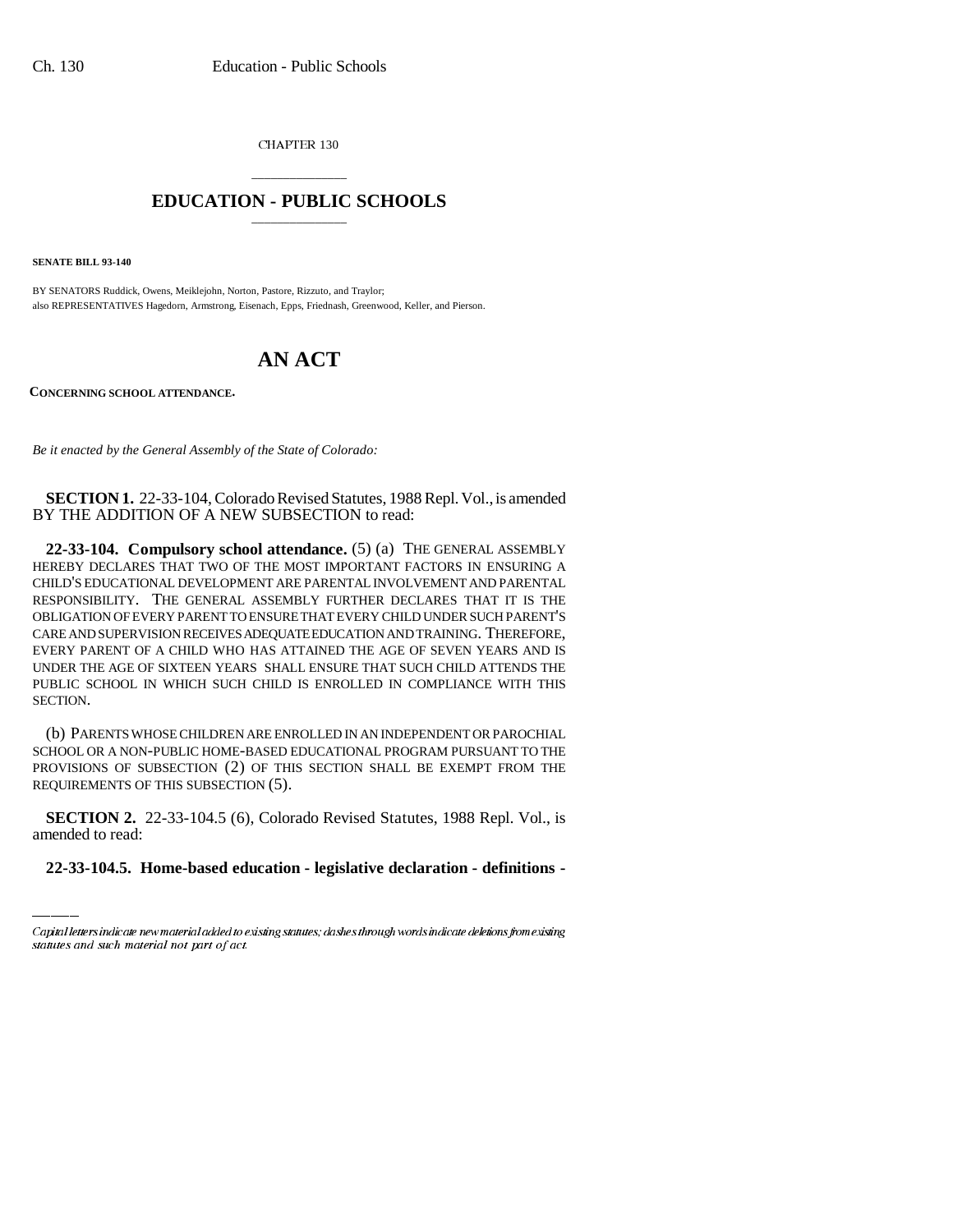**guidelines.** (6) (a) If a child is participating in a non-public home-based educational program but also attending his local school district of residence for a portion of the school day, the local school district of residence shall be entitled to count such child in accordance with the provisions of section 22-53-103 (7) for purposes of determining pupil enrollment under the "Public School Finance Act of 1988", article 53 of this title.

(b) FOR PURPOSES OF THIS SUBSECTION (6), A CHILD WHO IS PARTICIPATING IN A NON-PUBLIC HOME-BASED EDUCATIONAL PROGRAM MAY PARTICIPATE IN ANY INTERSCHOLASTIC ACTIVITY INCLUDING, BUT NOT LIMITED TO, ATHLETICS, MUSIC, SPEECH, AND OTHER RELATED ACTIVITIES, IN THE CHILD'S LOCAL SCHOOL DISTRICT OF RESIDENCE PROVIDED THE CHILD:

(I) IS IN COMPLIANCE WITH ALL LAWS GOVERNING NON-PUBLIC HOME-BASED EDUCATION;

(II) MEETS ALL OF THE PUBLIC SCHOOL DISTRICT'S ELIGIBILITY REQUIREMENTS FOR PARTICIPATION IN THE INTERSCHOLASTIC ACTIVITY, EXCEPT FOR CLASS ATTENDANCE REQUIREMENTS OF THE SCHOOL DISTRICT OR ANY RECOGNIZED ASSOCIATION OF SCHOOLS ORGANIZING AND CONTROLLING THE INTERSCHOLASTIC ACTIVITIES;

(III) HAS NOT BEEN RULED ACADEMICALLY INELIGIBLE TO PARTICIPATE IN INTERSCHOLASTIC ACTIVITIES WHILE A PUBLIC SCHOOL STUDENT WITHIN THE LAST TWO YEARS;

(IV) FULFILLS THE SAME RESPONSIBILITIES AND STANDARDS OF BEHAVIOR AND PERFORMANCE, INCLUDING RELATED CLASSROOM OR PRACTICE REQUIREMENTS, AS OTHER STUDENTS PARTICIPATING IN THE INTERSCHOLASTIC ACTIVITY OF THE TEAM, SQUAD, OR GROUP, AND MEETS THE SAME STANDARDS FOR PARTICIPATION WITH THE TEAM, SQUAD, OR GROUP; AND

(V) RESIDES WITHIN THE ATTENDANCE BOUNDARIES OF THE SCHOOL WITH WHICH THE CHILD PARTICIPATES.

(c) NO CHILD PARTICIPATING IN AN INTERSCHOLASTIC ACTIVITY PURSUANT TO PARAGRAPH (b) OF THIS SUBSECTION (6) SHALL BE CONSIDERED ATTENDING THE LOCAL SCHOOL DISTRICT OF RESIDENCE FOR PURPOSES OF DETERMINING PUPIL ENROLLMENT UNDER PARAGRAPH (a) OF THIS SUBSECTION (6).

**SECTION 3.** 22-33-105 (2) (a) and (2) (c), Colorado Revised Statutes, 1988 Repl. Vol., are amended to read:

**22-33-105. Suspension, expulsion, and denial of admission.** (2) In addition to the powers provided in section 22-32-110, the board of education of each district may:

(a) Delegate to any school principal within the school district or to a person designated in writing by the principal the power to suspend a pupil in his school for not more than five school days on the grounds stated in section  $\frac{22-33-106}{22-33-106}$  $(1)$   $(a)$ ,  $(1)$   $(b)$ ,  $(1)$   $(c)$ ,  $OR$   $(1)$   $(e)$   $OR$  NOT MORE THAN TEN SCHOOL DAYS ON THE GROUNDS STATED IN SECTION 22-33-106 (1) (d), UNLESS EXPULSION IS MANDATORY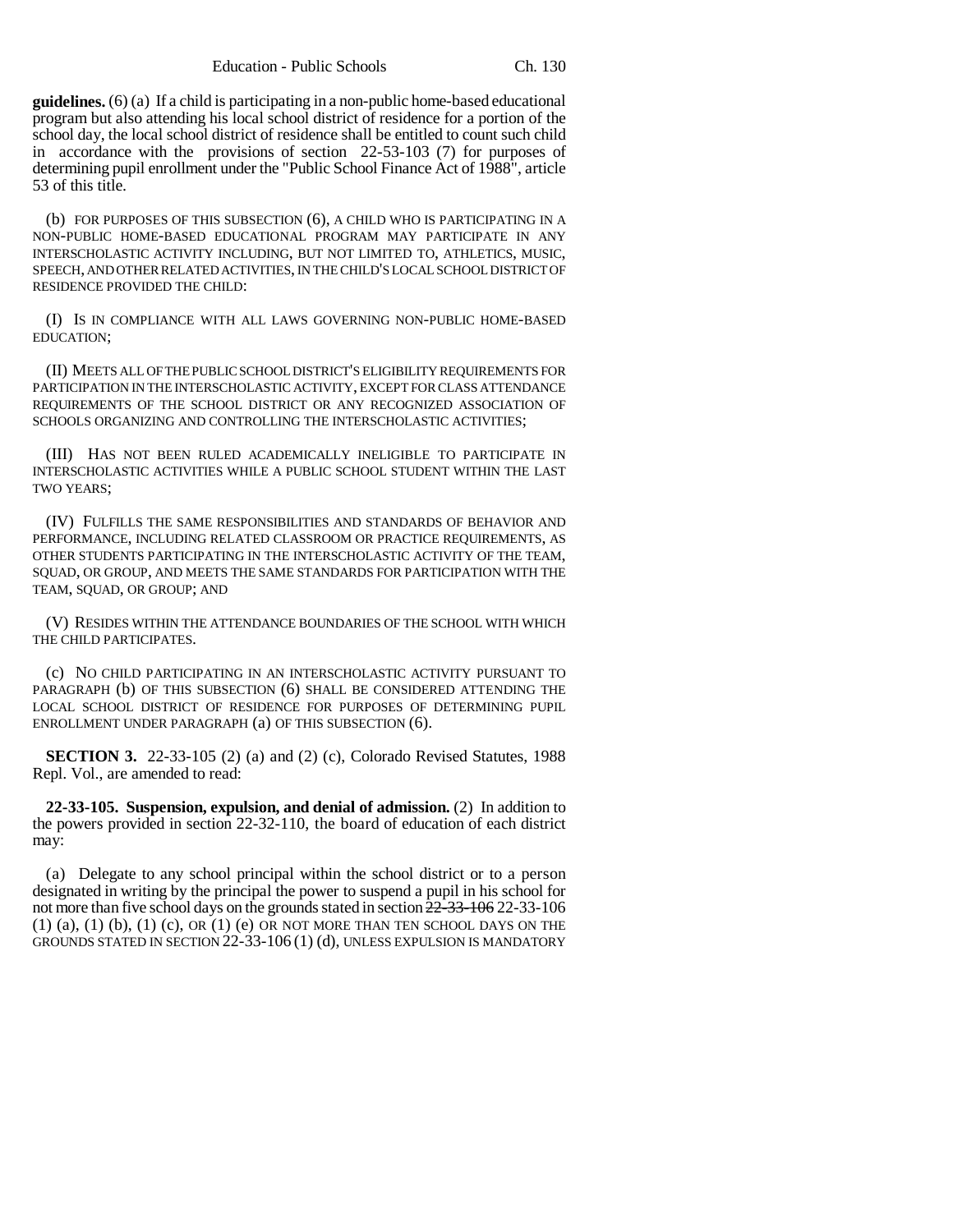PURSUANT TO SUCH PROVISION; and

(c) Deny admission to, or expel for any period not extending beyond the end of the school ONE year, any child whom the board of education, in accordance with the limitations imposed by this article, shall determine does not qualify for admission to, or continued attendance at, the public schools of the district. A board of education may delegate such powers to its executive officer; but, at its next meeting, the latter shall report on each case acted upon, briefly describing the circumstances and the reasons for his action. When delegated, an appeal may be taken from the decision of the executive officer to the board of education. No board of education shall deny admission to, or expel, any child without a hearing, if one is requested by the parent of the child, at which evidence may be presented in his behalf. If the child is denied admission or expelled, he shall be entitled to a review of the decision of the board of education in accordance with section 22-33-108.

**SECTION 4.** 22-33-106 (1) (c) and (1) (d), Colorado Revised Statutes, 1988 Repl. Vol., are amended, and the said 22-33-106 (1) is further amended BY THE ADDITION OF A NEW PARAGRAPH, to read:

**22-33-106. Grounds for suspension, expulsion, and denial of admission.** (1) The following shall be grounds for suspension or expulsion of a child from a public school during a school year:

(c) Behavior ON OR OFF SCHOOL PROPERTY which is detrimental to the welfare OR safety or morals of other pupils or of school personnel;

(d) Serious violations in a school building or in or on school property, including, but not limited to, the possession of CARRYING, BRINGING, USING, OR POSSESSING a deadly weapon as defined in section 18-1-901 (3) (e), C.R.S., the sale of a drug or controlled substance as defined in section 12-22-303, C.R.S., or the commission of an act which if committed by an adult would be robbery pursuant to part 3 of article 4 of title 18, C.R.S., or assault pursuant to part 2 of article 3 of title 18, C.R.S., which suspension or expulsion shall be mandatory;

(e) REPEATED INTERFERENCE WITH A SCHOOL'S ABILITY TO PROVIDE EDUCATIONAL OPPORTUNITIES TO OTHER STUDENTS.

**SECTION 5.** 22-33-106 (3) (c), Colorado Revised Statutes, 1988 Repl. Vol., is amended, and the said 22-33-106 (3) is further amended BY THE ADDITION OF A NEW PARAGRAPH, to read:

**22-33-106. Grounds for suspension, expulsion, and denial of admission.** (3) The following shall constitute additional grounds for denial of admission to a public school:

(c) Having been expelled FROM ANY SCHOOL DISTRICT during the same school year PRECEDING TWELVE MONTHS;

(f) BEHAVIOR IN ANOTHER SCHOOL DISTRICT DURING THE PRECEDING TWELVE MONTHS THAT IS DETRIMENTAL TO THE WELFARE OR SAFETY OF OTHER PUPILS OR OF SCHOOL PERSONNEL.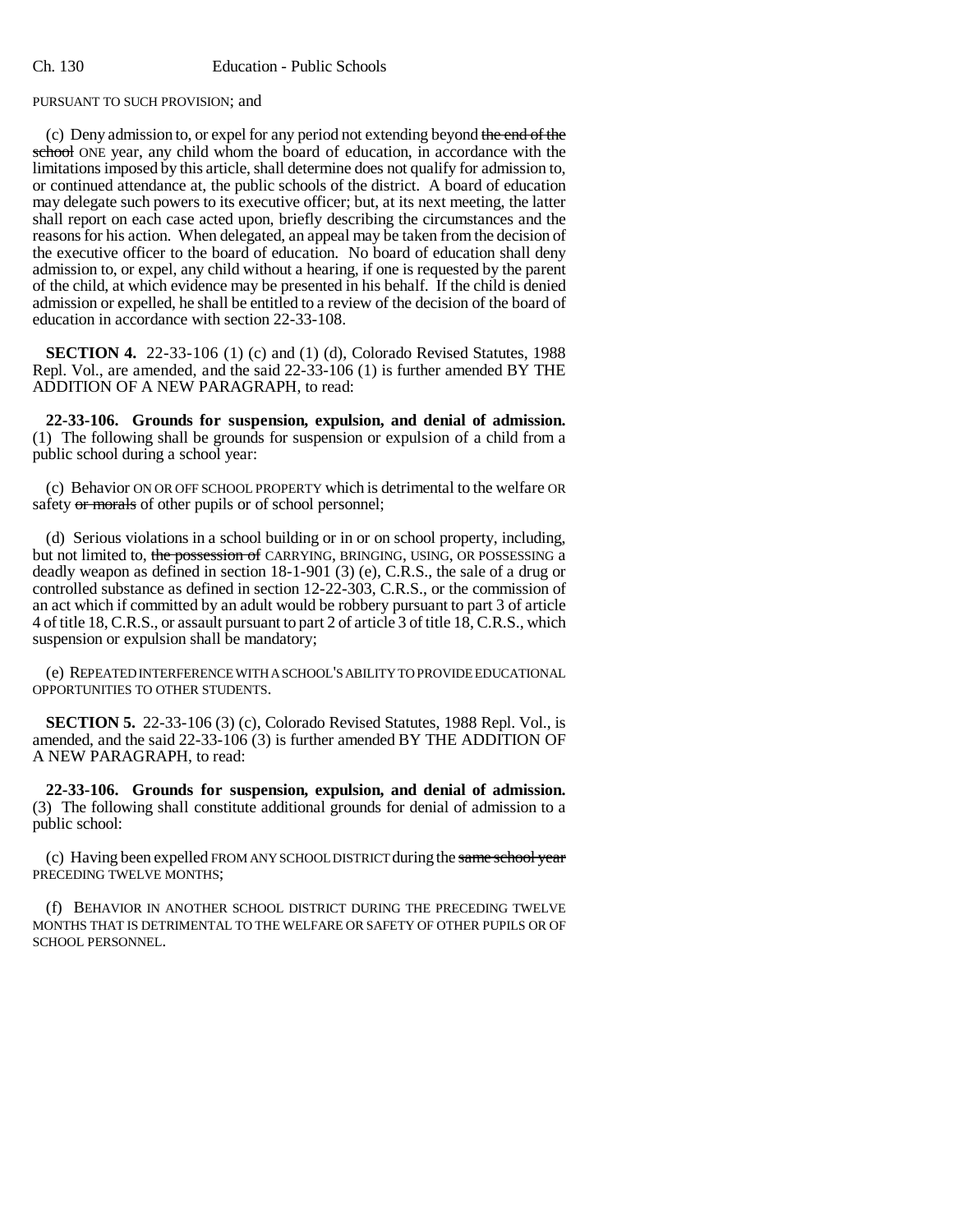**SECTION 6.** 22-33-107, Colorado Revised Statutes, 1988 Repl. Vol., is amended BY THE ADDITION OF A NEW SUBSECTION to read:

## **22-33-107. Enforcement of compulsory school attendance.**

(3) (a) AS USED IN THIS SUBSECTION (3), A CHILD WHO IS "HABITUALLY TRUANT" MEANS A CHILD WHO HAS ATTAINED THE AGE OF SEVEN YEARS AND IS UNDER THE AGE OF SIXTEEN YEARS HAVING FOUR UNEXCUSED ABSENCES FROM PUBLIC SCHOOL IN ANY ONE MONTH OR TEN UNEXCUSED ABSENCES FROM PUBLIC SCHOOL DURING ANY SCHOOL YEAR. ABSENCES DUE TO SUSPENSION OR EXPULSION OF A CHILD SHALL BE CONSIDERED EXCUSED ABSENCES FOR PURPOSES OF THIS SUBSECTION (3).

(b) THE BOARD OF EDUCATION OF EACH SCHOOL DISTRICT SHALL ADOPT AND IMPLEMENT POLICIES AND PROCEDURES CONCERNING CHILDREN WHO ARE HABITUALLY TRUANT WHO ARE ENROLLED IN PUBLIC SCHOOLS UNDER THE JURISDICTION OF SUCH BOARD OF EDUCATION. SUCH POLICIES AND PROCEDURES MAY INCLUDE, BUT NEED NOT BE LIMITED TO, THE FOLLOWING:

(I) REQUIRING A MEETING BETWEEN THE PARENT OF THE CHILD WHO IS HABITUALLY TRUANT AND APPROPRIATE SCHOOL PERSONNEL TO REVIEW AND EVALUATE THE REASONS FOR THE CHILD BEING HABITUALLY TRUANT, SUCH MEETING TO BE HELD NOT LATER THAN TEN SCHOOL DAYS AFTER THE CHILD'S FOURTH UNEXCUSED ABSENCE IN A MONTH OR TENTH UNEXCUSED ABSENCE IN A SCHOOL YEAR;

(II) ANNUALLY AT THE BEGINNING OF THE SCHOOL YEAR AND UPON ANY ENROLLMENT DURING THE SCHOOL YEAR, NOTIFYING THE PARENT OF EACH CHILD ENROLLED IN THE PUBLIC SCHOOLS IN WRITING OF SUCH PARENT'S OBLIGATIONS PURSUANT TO SECTION 22-33-104 (5) AND REQUESTING THAT THE PARENT ACKNOWLEDGE IN WRITING AWARENESS OF SUCH OBLIGATIONS;

(III) ANNUALLY AT THE BEGINNING OF THE SCHOOL YEAR AND UPON ANY ENROLLMENT DURING THE SCHOOL YEAR, OBTAINING FROM THE PARENT OF EACH CHILD A TELEPHONE NUMBER OR OTHER MEANS OF CONTACTING SUCH PARENT DURING THE SCHOOL DAY; AND

(IV) ESTABLISHING A SYSTEM OF MONITORING INDIVIDUAL UNEXCUSED ABSENCES OF CHILDREN WHICH SHALL PROVIDE THAT, WHENEVER A CHILD WHO IS ENROLLED IN A PUBLIC SCHOOL FAILS TO REPORT TO SCHOOL ON A REGULARLY SCHEDULED SCHOOL DAY AND SCHOOL PERSONNEL HAVE RECEIVED NO INDICATION THAT THE CHILD'S PARENT IS AWARE OF THE CHILD'S ABSENCE, SCHOOL PERSONNEL OR VOLUNTEERS UNDER THE DIRECTION OF SCHOOL PERSONNEL SHALL MAKE A REASONABLE EFFORT TO NOTIFY BY TELEPHONE SUCH PARENT. ANY PERSON WHO, IN GOOD FAITH, GIVES OR FAILS TO GIVE NOTICE PURSUANT TO THIS SUBPARAGRAPH (IV) SHALL BE IMMUNE FROM ANY LIABILITY, CIVIL OR CRIMINAL, WHICH MIGHT OTHERWISE BE INCURRED OR IMPOSED AND SHALL HAVE THE SAME IMMUNITY WITH RESPECT TO ANY JUDICIAL PROCEEDING WHICH RESULTS FROM SUCH NOTICE OR FAILURE TO GIVE SUCH NOTICE.